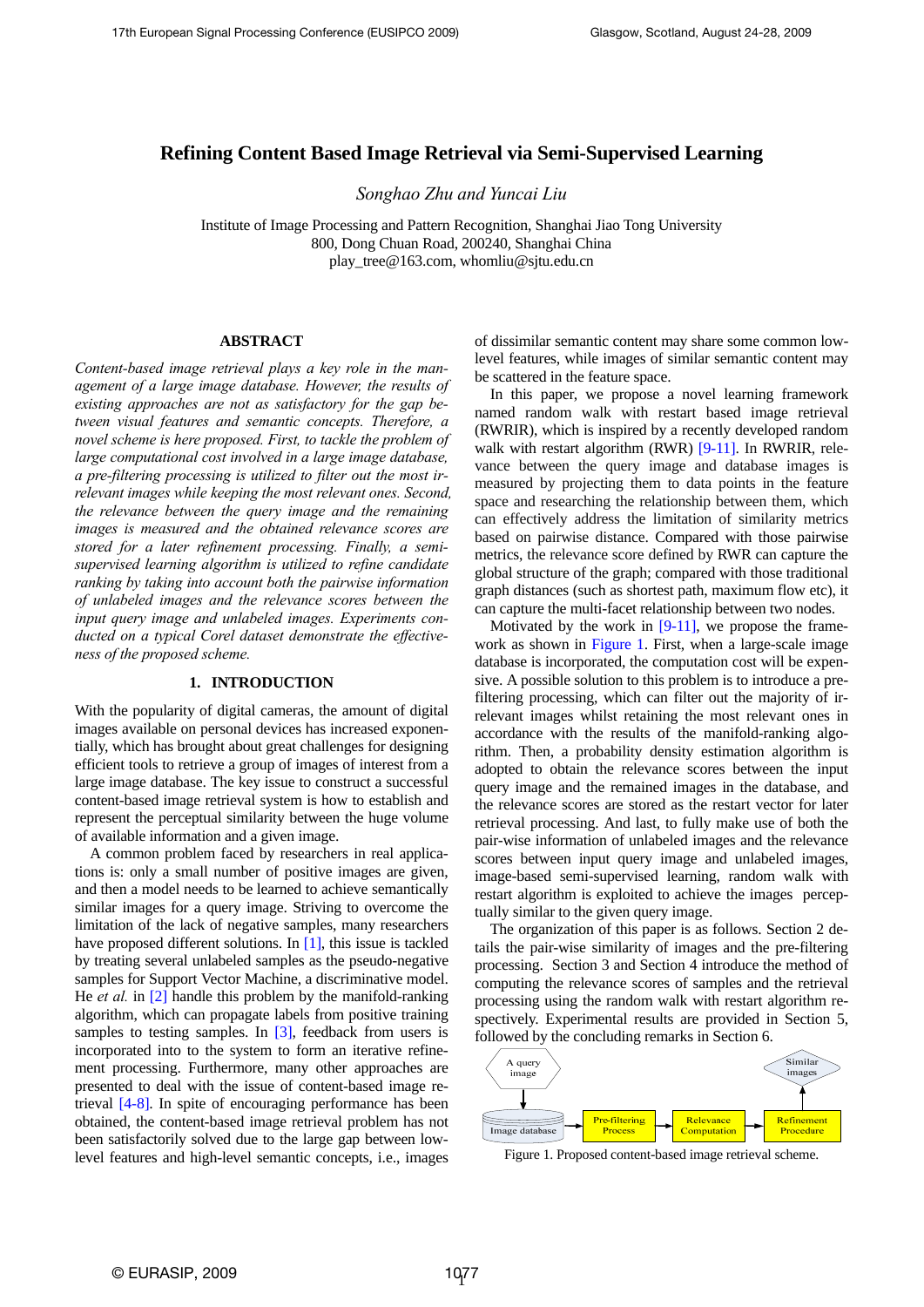## **2. CALCULATING PAIRWISE SIMILARITY AND PROFITEERING PROCESSING**

In this section, we first introduce the pairwise similarity of samples by taking into account the influence of both distance and neighbourhood. Then, we analyze the importance and necessity of the pre-filtering processing.

## **2.1 Pairwise Similarity of Images**

According to [12], there are two typical assumptions used in the graph-based semi-supervised learning method. The first assumption is the neighbourhood assumption: nearby samples are likely to have the same label. The second assumption is the structure assumption: samples on the same "structure" (typically referred to as a cluster or a manifold) are likely to have the same label. Therefore, the similarity estimation between images plays a crucial role for graph-based methods as it is the basis of label propagation. Based on the first assumption and the experimental results in [13], the similarity between images *i* and *j* is here estimated using the metric of Manhattan distance:

$$
S_d(i, j) = \exp\left[-\frac{|x_i - x_j|}{\sigma}\right] = \prod_{k=1}^K \exp\left[-\frac{|x_i^k - x_j^k|}{\sigma^k}\right] (1)
$$

where  $x_i^l$  is the  $k^{th}$  dimension in the low-level feature vector  $x_i$ of sample *i*, K is the dimension of the feature space, and  $\sigma^k$  is the positive parameter that reflects the scope of different dimension. According to the second assumption and for the purpose of consistency, the similarity between samples *i* and *j*  is also formulated based on the Manhattan distance:

$$
S_n(i, j) = \exp(-\frac{|n_i - n_j|}{\sigma})
$$
 (2)

where  $n_i$  is the estimation of neighbourhood probability density of sample  $i$ , and  $n<sub>i</sub>$  is defined as below:

$$
n_i = \frac{1}{N_i} \sum_{p=1}^{N_i} \prod_{k=1}^{K} \exp\left[-\frac{\left|x_i^k - x_p^k\right|}{\sigma^i}\right] \qquad (3)
$$

where  $N_i$  is the set of neighbours of sample *i*.

Taking into account the first assumption and the second assumption, the pairwise similarity between samples *i* and *j* is formulated as:

$$
S(i, j) = S_d(i, j) \bullet S_n(i, j)
$$
  
=  $\exp\left[-\frac{|x_i - x_j|}{\sigma}\right] \bullet \exp(-\frac{|n_i - n_j|}{\sigma})$  (4)

where  $\cdot\cdot\cdot$  denotes the Hadamard product, and  $S_d(i,j)$  is the normal similarity matrix. The first term on the right side of (4) shows that the similarity between two samples decreases with respect to the increment of their distance in the feature space; and the second one indicates that the similarity decreases with the increment of the density difference.

#### **2.2. Profiteering Processing**

As aforementioned, the computational cost renders many algorithms intractable when facing large datasets. To tackle this problem, we make use of an efficient pre-filtering process to filter out the majority of most irrelevant unlabeled samples whilst preserving the most relevant ones.

After analyzing the entire image retrieval processing, it can be seen that the pre-filtering processing should simultaneously satisfy two criteria: one is the low computational cost and the other is the high recall rate. Here a modified nearest neighbour rule is utilized to implement the prefiltering processing. More specifically, for a query sample, samples in the database are ranked with respect to the pairwise similarity obtained using Equation (4): the larger the value of pairwise similarity for a sample, the higher the ranking score it has. After ranking images according to the pairwise similarity value, a specified percentage of samples are filtered out. In this situation, the whole computational cost can scale from  $O(M^3)$  (here *M* contains both labelled and unlabeled images) to  $O(N^3)$  (here *N* is the number of retained images for the query image and  $N \ll M$ ), therefore the computational cost is significantly reduced.

The reason for this pre-filtering processing is to preserve enough connection of relevant samples while preserving the sparse property of the weighted graph for later retrieval processing. Namely, the constructed graph in this way is a disconnected graph, and an inevitable consequence of a disconnected graph is that not all the images will end up with a ranking score. According to the analysis, we can note that the images without ranking scores are irrelevant ones of the query image. Thus we can conclude with high confidence that omitting the images with no ranking score will not influence the overall performance.

#### **3. RELEVANCE SCORES**

After a query image is given, a scale should be introduced to describe the correlation between the query image and the retained images in the database. This scale is also called the fuzziness, which stands for the confidence measure of one image perceptually similar to the given query image, and is represented by the fuzzy numbers with range of [0*,* 1]. In our situation, each retained image is assigned a real-value to indicate how confidently it belongs to the same categorization as the query image. Several functions are often used to convert the distance values into fuzzy membership values [14]. To compute the membership values, we use the hyperbolic tangent function. The fuzzy function takes the distance between an image in the testing set and the query image as the input and maps it to a value in the range of [0*;* 1].

$$
q(i) = \frac{\tanh(\frac{|x_q - x_i| + s_c}{d_c}) - \tanh(\frac{|x_q - x_i| - s_c}{d_c})}{2 \times \tanh(\frac{s_c}{d_c})} \tag{5}
$$

Given a query image *q* with the feature vector  $x_a$ , the membership,  $q(i)$ , of a image *i* in the testing set with the feature vector  $x_i$  belonging to the same categorization is computed using Equation (5), where *tanh*(*.*) is the Hyperbolic tangent function,  $d_c$  is average distance between the centres of different image clusters, and  $s_c$  is the spread of the function which controls the shape. The average distance between *R* different image cluster centres  $c_r$  is computed as below: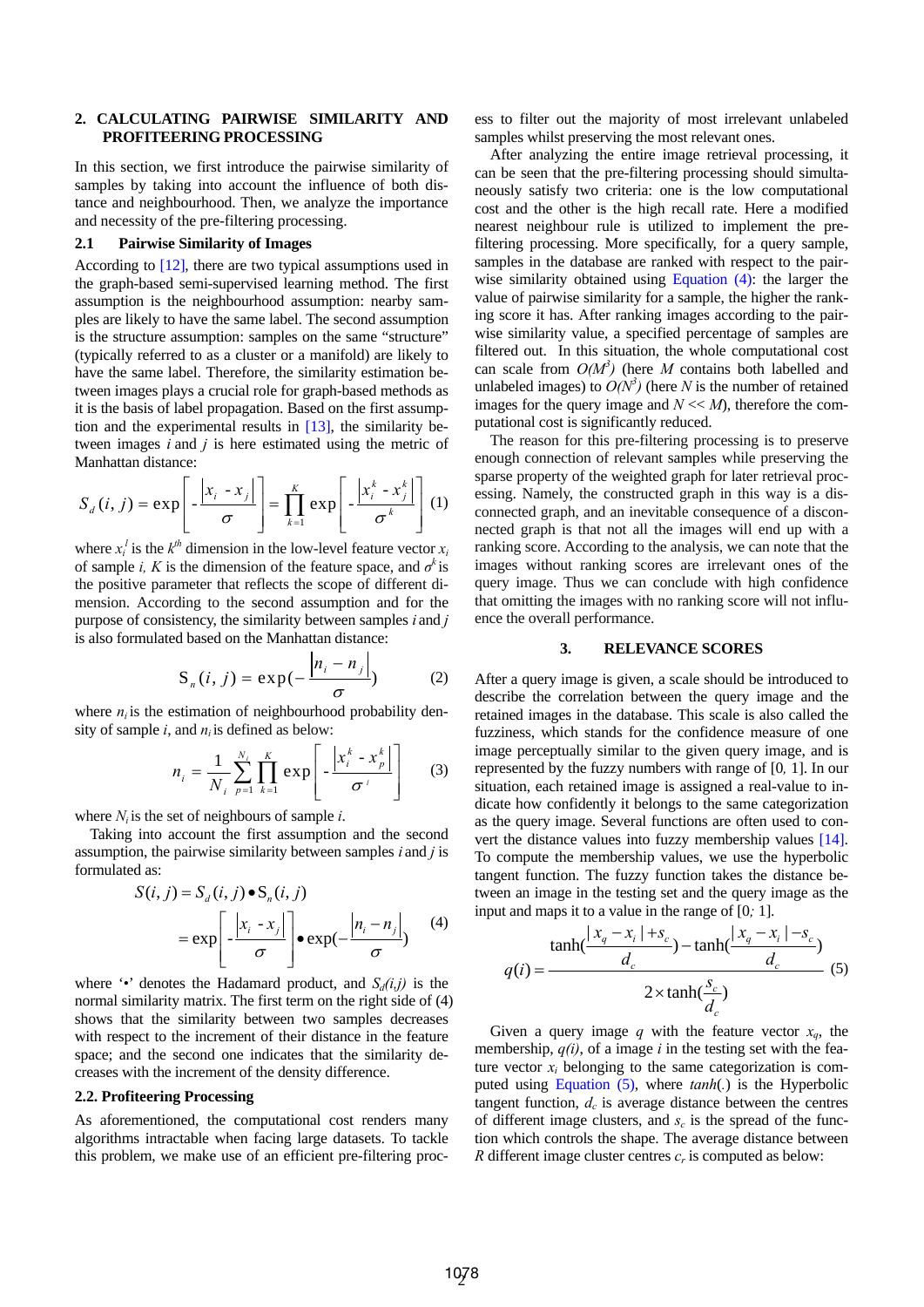$$
d_c = \frac{2}{R(R-1)} \sum_{r=1}^{R} \sum_{t=r+1}^{R} |c_r - c_t|
$$
 (6)

The shape of the function can be more concentrated to the function mean when *s<sub>c</sub>* decreases. Correspondingly, if the user prefers a lose condition,  $s_c$  can be set larger, which ensures that the feature relatively far from the cluster centre can still have high membership value.

For each retained image in the database, its membership value to the query image is computed and the image retrieval is later performed based on the membership plot. One example of the fuzzy membership plot is shown in Figure 2.



**Figure 2:** Fuzzy memberships of an example query image. For each query image, the number of relevant images is chosen as 200 after pre-filtering processing.

#### **4. THE BASIC ALGORITHM**

Once we achieve a set of membership values for a query image, we can use it to perform the task of content-based image retrieval. Here, the retrieval process can be considered as a ranking process of the retained images according to the nearest neighbourhood rule. In order to consider both the membership values of the query image and the correlations between images, we adopt the idea of similarity propagation via graph learning in the ranking process and solve the content-based image retrieval problem with an improved random walk with restart algorithm [11].

#### **4.1. Constructing Similarity Graphs**

The process of constructing a similarity graph *G* of a query image *q* contains following two main steps: vertexes setting and vertexes connecting.

**Step 1:** Vertexes Setting. For a query image *q*, let *A={1, 2,…, i,…, N}* be a set of *N* images generated by the nearest neighbourhood. Then, each image *i* can be regarded as a vertex of the similarity graph *G*. The form of the similarity graph *G* is  $G=(V,E)$ , where *V* is the image set  $A = \{1, 2, \ldots, i, \ldots\}$ *N}* of the query image *q*, and all vertexes are connected with weighted edges set *E*.

**Step 2:** Vertexes Connecting. The edges set *E* of the similarity graph *G* are weighted by the *N\*N* affinity matrix *W* with entry  $w_{ii}=0$  and  $w_{ii}$  when  $i\neq j$  as shown in Equation (7):

$$
W_{i,j} = S(i,j) = S_d(i,j) \bullet S_n(i,j)
$$
 (7)

## **4.2. Refining Candidate Ranking**

The image retrieval procedure consists of following several phases: setting restart vector, constructing normalized weighted matrix and performing refining processing.

Step 1: Setting Restart Vector. In this work, membership values of the query image  $q$ ,  $qm=fq(1), q(2), \ldots, q(N)$  are chosen as the restart vector *e*, and *e* is normalized to make sure that the sum of all components in *e* is one.

**Step 2:** Constructing Normalized Weighted Matrix. The affinity matrix *W* calculated in sub-section 4.1 is chosen as the weighted matrix *W* in the random walk with restart procedure. Furthermore, each column in *W* is also normalized to ensure that the sum of each column in *W* is one.

**Step 3:** Running Refining Processing [11].

**Step 3.1:** Partitioning the similarity graph *G* into *k* partitions via the partition algorithm in [15].

**Step 3. 2:** Decomposing the normalized weighted matrix *W* into two diagonal matrices:  $W = W_1 + W_2$ , according to the partition result obtained in step 3.1, where the diagonal matrix  $W_1$  contains all within-partition links and  $W_2$  contains all cross-partition links.

**Step 3.3:** Using Equation (10) to denote the components of the diagonal matrix  $W_i$ :

$$
W_1 = \begin{pmatrix} W_{1,1} & 0 & \dots & 0 \\ \dots & \dots & \dots & \dots \\ \dots & \dots & 0 & W_{1,N} \end{pmatrix}
$$
 (10)

**Step 3.4:** Computing each corresponding component  $\sigma_{1,j}$ <sup>-1</sup> for each component  $W_{1,j}$  of the diagonal matrix  $W_1$ :

$$
\sigma_{1,j}^{-1} = (I - \alpha \cdot W_{1,j})^{-1} \tag{11}
$$

where  $\alpha$  is a parameter that control the probability of returning to the vertex *j.* Furthermore, the

**Step 3.5:** Using Equation (12) to perform the low-rank approximation for  $W_2$  to achieve a vertex-concept matrix  $U$  and a concept-concept matrix *S*:

$$
W_2 = USU^T \tag{12}
$$

where each column of  $U$  is the eigenvector of  $W_2$  and  $S$  is a diagonal matrix, whose diagonal elements are eigenvalues of *W2*. In addition, the superscript '*T'* denotes transpose.

**Step 3.6:** Achieving final membership values of the query image  $q$  using following Equation:

$$
\gamma = (1 - \alpha) * (\sigma_1^{-1} + \alpha * \sigma_1^{-1} * U * \Lambda * U^T * \sigma_1^{-1}) * e \quad (13)
$$
  
where

 $\Lambda = (S^{-1} - \alpha * U^T * \sigma_1^{-1} * U)^{-1}$  (14)

The  $i^{th}$  element of  $N^*$ *l* vector  $\gamma$  is the final membership value for image *i,* and top *V* images with the highest probability are selected as the retrieved images for each query image *q*. This way of selecting final retrieved images is also named 'top @ V' in other literatures.

## **5. EXPERIMENTAL RESULTS**

#### **5.1. Experiment Design**

To test the proposed method and compare it with other methods described in the literature, a general purpose image database, the 5000 Corel dataset are used as the ground truth database. This dataset is manually subdivided into 50 semantic classes, such as building, flower, horse, tiger, beach, building, and sunset, and so on. Each class contains 100 images on the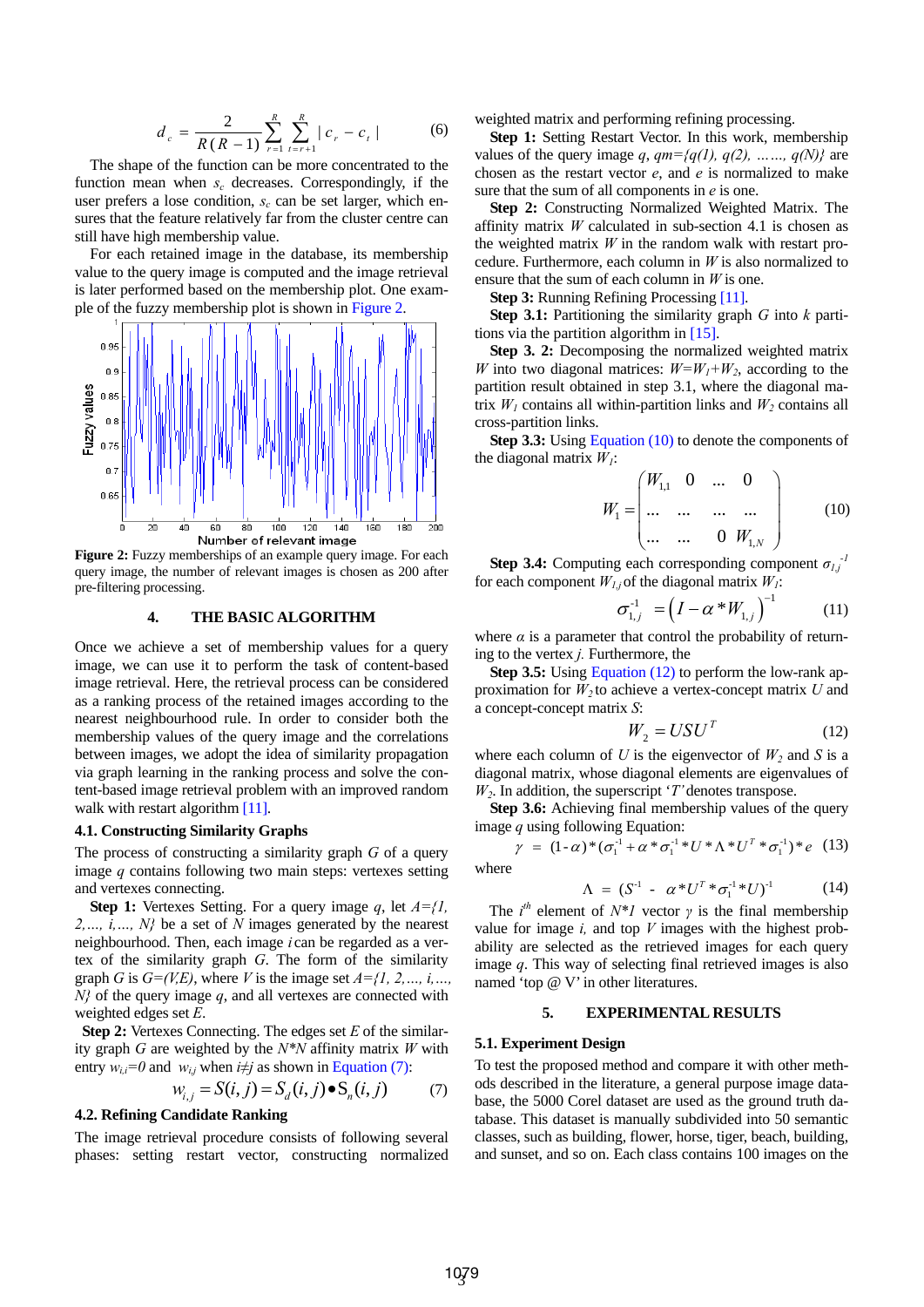same topic. Each image in the whole database is used as a query, and the average of the results over all the 5,000 images is used to evaluate the system performance.

Obviously feature selection is a large open problem and has a great influence on the performance of image retrieval. In the current implementation, the low-level feature vector used here consists of the features of colour histogram, colour moment and wavelet texture:

- 128-D colour histogram in HSV colour space with 8 bins for Hue and 4 bins each for Saturation and Value;
- z 225-D block-wise colour moments in LAB colour space, which are extracted over 5X5 fixed grid partitions, each block is described by a 9-D feature;
- 36-D Pyramid Wavelet texture, which is extracted over 6-level Haar Wavelet transformation, each level is described by a 6-D feature: mean and variance of coefficients in high/high, high/low, and low/high bands.

There are three parameters needed to be set in the proposed algorithm: *N*,  $l_c$  and *α*. The values of  $l_c$  and *α* are decided through cross validation. In our experiments, we set the number of neighbourhood  $N$  as 200, and the values of  $l_c$  and  $\alpha$  are 1.2 and 0.4 respectively.

#### **5.2 Experimental Results**

To test the performance of the proposed scheme, each image is chosen as a query. Since each class contains 100 images, there should be at most 100 possible matches to a query image. Here the mean of the weighted precision and the average rank are adopted to evaluate the performance of various methods. The retrieval precision of a query image *q* is:

$$
p_{i}(q) = \frac{|l(q) \cap n_{i}(q)|}{|l(q)|}
$$
 (15)

where  $l(q)$  is the set of top *l* retrieved images, and  $n_l(q)$  is the set of relevant images for a given query image *q*. Based on Equation (15), the weighted precision of a query image *q* is:

$$
p(q) = \frac{1}{100} \sum_{l=1}^{100} p_l(q) = \frac{1}{100} \sum_{l=1}^{100} \frac{|l(q) \cap n_l(q)|}{|l(q)|} \qquad (16)
$$

The formulation of the mean of the weighted precision with each class  $C_k$ ,  $1 \le k \le 50$ , is as below:

$$
p_{k} = \frac{1}{100} \sum_{q \in C_{k}} p(q) \qquad (17)
$$

Rank is referred to as the position of relevant images in the returned results, which is denoted ay  $p(n_l)$ . Average rank  $r(q)$ is the mean of ranks of all the correct matches for *q*:

$$
r(q) = \frac{1}{100} \sum_{l=1}^{100} \sum_{n_l=1}^{l} p(n_l)
$$
 (18)

Similarly, the mean values of the average rank within each class  $C_k$ , *1* ≤*k* ≤ 50, is as below:

$$
r_k = \frac{1}{100} \sum_{q \in C_k} r(q) \tag{19}
$$

We compare retrieval results using the proposed scheme with those obtained with Support Vector Machine method (SVMM) [1] and Manifold-Ranking method (MRM) [2]. The comparison of the average of the weighted precision  $(p_k)$  and mean rank  $(r_k)$  of ten example categories are shown in Figure 3, respectively.

Retrieval performance can be further quantified as follows. For a query image q and a positive integer  $l(q)$ ,  $n_l(q)$  is the number of relevant images among the top  $l(q)$  retrieval.  $p_l(q)$ and  $r_l(q)$  are precision and recall rates for top  $l(q)$  retrieval for a query image *q* respectively:

$$
p_i(q) = \frac{|l(q) \cap n_i(q)|}{|l(q)|}
$$
 and  $r_i(q) = \frac{|l(q) \cap n_i(q)|}{100}$  (20)

The average precision and average recall over all the database images for the top  $l(q)$  retrieval are::

$$
p_l = \frac{1}{5000} \sum_{q=1}^{5000} p_l(q) \text{ and } r_l(q) = \frac{1}{5000} \sum_{q=1}^{5000} r_l(q) \quad (21)
$$

Equation (23) is used to denote the average precision and average recall within each category:

$$
p_l = \frac{1}{100} \sum_{q \in C_k} p_l(q) \text{ and } r_l(q) = \frac{1}{100} \sum_{q \in C_k} r_l(q) \quad (22)
$$

Figure 4 shows values of  $p_l$  and  $r_l$  under different approaches, i.e., the proposed approach, the SVMM [1] and MRM [2].

As shown in Figure 3 and 4, our proposed method achieves the best performance than manifold-ranking based model and SVM based model. That is, the random walk with restart based model improves the performance of retrieval. This improvement can be analyzed from two aspects. One is that the pairwise similarity based on the neighbourhood assumption cannot sufficiently reflect the contribution form one image to another in the manifold-ranking based model, while our method implements the 'anisotropic' contribution by simultaneously taking into account the two assumptions. Another is that considering both the pairwise information of images in the testing set and the relevance scores between input query image and testing images also helps to enhance the retrieval accuracy.

### **6. CONCLUSIONS**

This paper has presented a novel scheme to implement the issue of image retrieval. To consider both the membership values of the query image and the correlations between the query image and testing images, the random walk with restart algorithm is here utilized to solve a difficult case that only a small number of positive images are available. To decrease the computational cost, a pre-filtering processing has been introduced into the proposed scheme. Then, the relevant scores for each query image are represented by membership values. Experimental results have demonstrated the effectiveness of the proposed scheme.

Since feature selection is a large open issue and has great impact on the experimental results, our feature work will introduce other features into the scheme to further improve system performance. Our further work also includes conducting experiments on other large database. Furthermore,